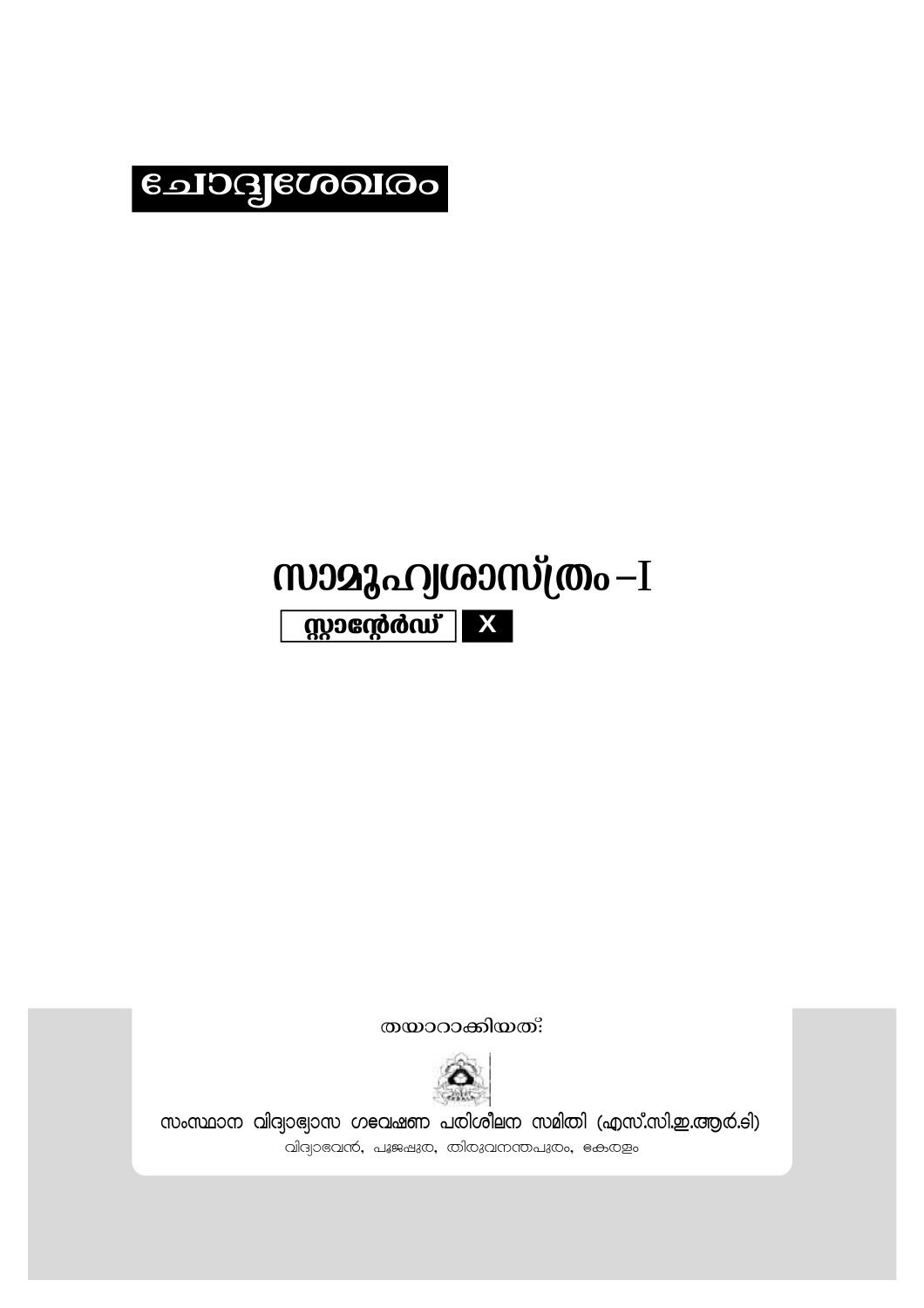## ലോദ്വഭപഷർ തന്മാറാക്കുഭമ്പാൾ

സാമൂഹൃശാസ്ത്രം - I, II പാഠപുസ്തകങ്ങളിലെ അദ്ധ്യായങ്ങൾ മുൻനിർത്തി തയ്യാറാക്കിയ ചോദ്യങ്ങളാണ് ചോദ്യശേഖരത്തിൽ ഉള്ളത്. ഓരോ അദ്ധ്യായത്തിലും ഉൾപ്പെടുത്തിയ പ്രധാന ആശയങ്ങൾ, ധാരണ കൾ ഇവ കുട്ടികൾ മനസ്സിലാക്കിയിട്ടുണ്ടോ എന്ന് വിലയിരുത്താൻ പര്യാ പ്തമായ വിവിധ തരത്തിലുള്ള ചോദ്യങ്ങളാണ് ഓരോ അദ്ധ്യായത്തിലും ഉൾപ്പെടുത്തിയിട്ടുള്ളത്. ഒരേ ആശയമേഖലയിൽ നിന്ന് ഒന്നിലേറെ ചോദ്യ ങ്ങളുണ്ട്. ഒന്നാം ടേം പരീക്ഷക്ക് നൽകിയിരുന്ന ചോദ്യശേഖരത്തിൽ ഉൾപ്പെടാത്ത എല്ലാ അദ്ധ്യായങ്ങളിൽ നിന്നും ചോദ്യങ്ങൾ ചോദ്യശേഖര ത്തിലുണ്ട്. ചോദ്യപേപ്പർ തയ്യാറാക്കുമ്പോൾ താഴെ പറയുന്ന കാര്യങ്ങൾ പരിഗണിക്കണം.

- രണ്ടാം ടേം പരീക്ഷയിൽ ഉൾപ്പെടുത്തിയ പാഠഭാഗങ്ങളിൽ നിന്നുള്ള ചോദ്യങ്ങൾ ഉൾപ്പെടുത്തി വേണം ചോദ്യപേപ്പർ തയ്യാറാക്കാൻ
- ചോദ്യങ്ങൾ ഉൾപ്പെടുത്തുമ്പോൾ അവയിൽ മാറ്റം വരുത്തരുത്. ചോദ്യ ത്തിന്റെ ഒരു ഭാഗം മാത്രമോ ചിത്രങ്ങൾ ഒഴിവാക്കിയോ ചോദ്യം ഉൾപ്പെ ടുത്തരുത്.
- എല്ലാ അദ്ധ്യായങ്ങളിൽ നിന്നും പ്രാധാന്യമനുസരിച്ച് ചോദ്യങ്ങൾ ഉൾപ്പെടുത്തണം.
- വിവിധ തരം (Type) ചോദ്യങ്ങൾ ഉൾപ്പെടുത്തി വേണം ചോദ്യപേപ്പർ തയ്യാറാക്കാൻ.
- ചോദ്യപേപ്പറിൽ ഉൾപ്പെടുത്തുന്ന ചോദ്യങ്ങൾക്ക് ഉത്തരം എഴുതാൻ വേണ്ട സമയം പരിഗണിച്ചുവേണം ചോദ്യങ്ങളുടെ എണ്ണവും തരവും തീരുമാനിക്കേണ്ടത്.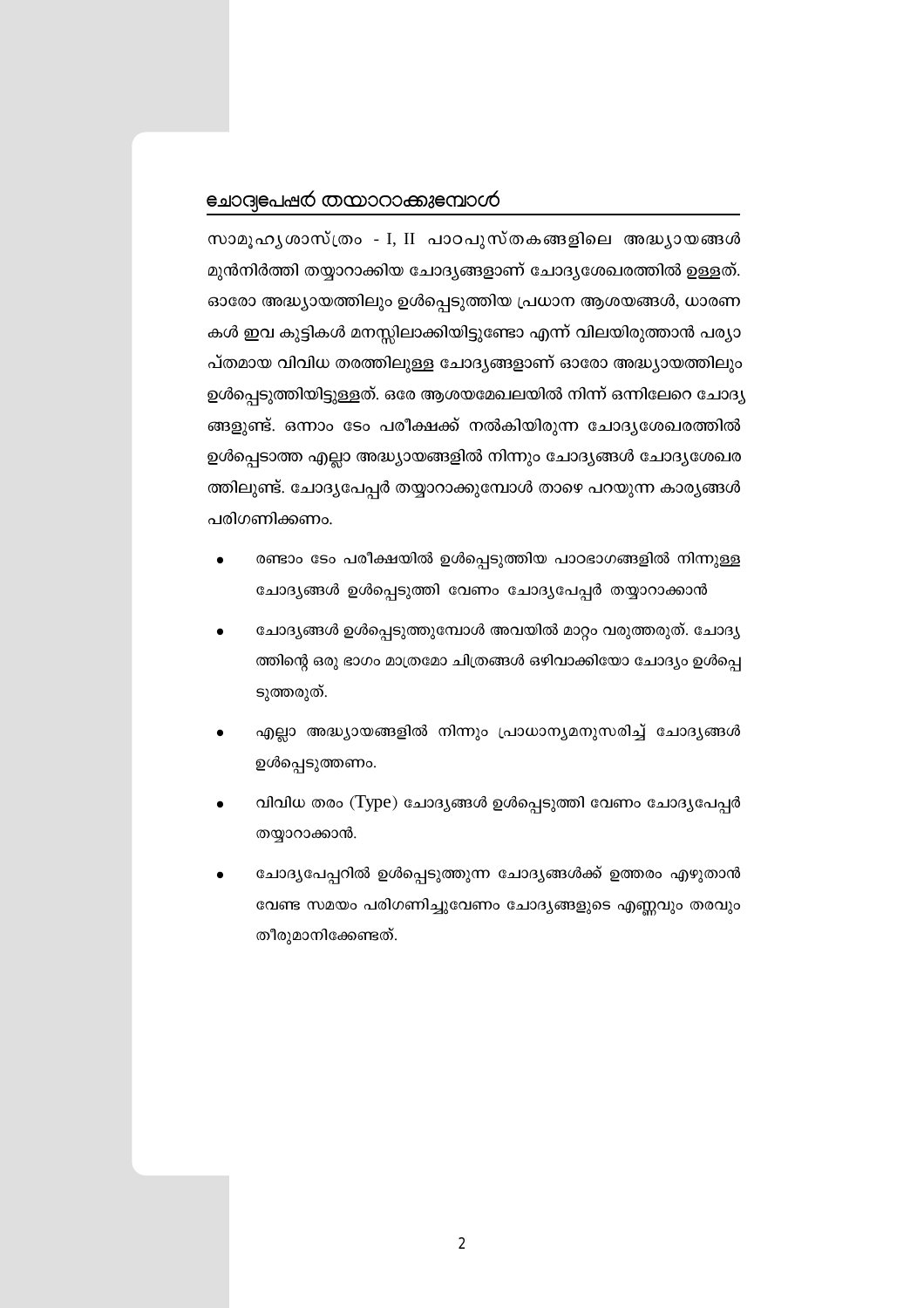## $\omega$ 2 ണിറ്റ്: 1

## ആധുനിക ലോകത്തിന്റെ ഉദയം

 $\mathbf{1}$ . ഇന്ത്യാ സമുദ്രലോകം കേന്ദ്രമായി നിലനിന്നിരുന്ന വാണിജ്യ സാംസ്കാരിക വിനിമയം മദ്ധ്യധര ണ്യാഴി ലോകം കയ്യടക്കിയത് എങ്ങിനെ? 2 സ്കോർ

2. ഗ്രെക്കോ-റോമൻ കാലത്തും ഫ്യൂഡൽകാല ഘട്ടത്തിലും മദ്ധ്യധരണ്യാഴി ദേശത്തെ ജനങ്ങൾക്ക് ആവശ്യമായ ഉല്പന്നങ്ങൾ എത്തിച്ചിരുന്ന രണ്ട് വാണിജ്യമാർഗ്ഗങ്ങൾ ഏവ? 1 സ്കോർ

 $\overline{3}$ . മധ്യകാലഘട്ടത്തിൽ, ഇറ്റലിയിൽ നിരവധി കച്ചവട നഗരങ്ങൾ ഉയർന്നു വരാനുണ്ടായ സാഹചര്യ ങ്ങൾ എന്തൊക്കെ? 3 സ്കോർ

 $\overline{4}$ . 14 ഉം 15 ഉം നുറ്റാണ്ടുകളിൽ ഉണ്ടായ വ്യാപാരവികസനം ഇറ്റലിയിൽ പ്രാദേശിക ഭാഷയുടെ വികാസ വികസനത്തിന് വഴിതെളിച്ചു. ഇത് ഇറ്റലിയുടെ പുത്തൻ ഉണർവിനെ സഹായിച്ചതെങ്ങിനെ?

4 സ്കോർ

- $5<sub>1</sub>$ പ്രാചീന റോമാ സാമ്രാജ്യത്തിന്റെ പതനശേഷം 14-ാം നൂറ്റാണ്ടോടെ ഇറ്റാലിയൻ നഗരങ്ങളായ വെനീ സ്, മിലാൻ, പിസ ഫ്ളോറൻസ് തുടങ്ങിയവ വിജ്ഞാനത്തിന്റെയും കലയുടെയും ശാസ്ത്രത്തിന്റെയും 4 സ്കോർ കേന്ദ്രങ്ങളായി മാറിയത് എങ്ങനെയെന്ന് വ്യക്തമാക്കുക?
- 6. ഇറ്റലിയിലും ഇതരയൂറോപ്യൻ രാജ്യങ്ങളിലും രൂപപ്പെട്ട നവോത്ഥാനകാലത്തിന്റെ സവിശേഷത കൾ എന്തെല്ലാമായിരുന്നുവെന്ന് പട്ടികപ്പെടുത്തുക? 4 സ്കോർ
- 7. ലോകോത്തരങ്ങളായ സാഹിത്യസൃഷ്ടികളുടെ കാര്യത്തിലും ചിത്രകലാരംഗത്തും നവോത്ഥാനകാ ലത്തെ സംഭാവനകൾ ഇന്നും സവിശേഷമാർന്നു നിൽക്കുന്നു. നവോത്ഥാന കാലത്തെ സാഹിത്യം, കല എന്നീ രംഗങ്ങളിലെ മാറ്റത്തെപ്പറ്റി ലഘുകുറിപ്പ് തയാറാക്കുക? 4 സ്കോർ
- 8. നവോത്ഥാനകാല ആശയങ്ങൾ പാശ്ചാതൃസഭയുടെ പരിഷ്കരണശ്രമങ്ങൾക്ക് തുടക്കം കുറിച്ചു. ജർമ്മനി സ്വിറ്റ്സർലാൻഡ്, ഫ്രാൻസ് എന്നീ രാജ്യങ്ങളിലുണ്ടായ മതനവീകരണ ശ്രമങ്ങൾ എന്തെ ല്ലാമായിരുന്നു? അതിന്റെ നേതാക്കന്മാർ ആരെല്ലാമായിരുന്നു? 3 സ്കോർ
- 9. ഭൂമിശാസ്ത്രപരമായ കണ്ടുപിടുത്തങ്ങളുടെ ഫലമായി യൂറോപൃന്മാർ ഏഷ്യ, ആഫ്രിക്ക, തെക്കെ അമേരിക്ക എന്നീ വൻകരകളിലെ രാജ്യങ്ങളിൽ എന്തൊക്കെ മാറ്റങ്ങളാണ് വരുത്തിയത്? കുറിപ്പ് തയാറാക്കുക ?

5 സ്കോർ

- 10. 15 ഉം 16 ഉം നുറ്റാണ്ടുകളിൽ യുറോപ്യൻ ഭരണാധികാരികളെ ഭുമിശാസ്ത്രപരമായ കണ്ടുപിടുത്തങ്ങ ളിലേക്കും പര്യവേഷണങ്ങളിലേക്കും നയിച്ച സാഹചര്യങ്ങൾ എന്ത്? ഏതെങ്കിലും മൂന്നെണ്ണം പ്രതി  $3$  സ്കോർ പാദിക്കുക.
- നവോത്ഥാനകാലഘട്ടത്തിലുണ്ടായ ശാസ്ത്രപുരോഗതിക്ക് നേതൃത്വം നൽകിയ പ്രശസ്തരായ മൂന്ന് 11. ശാസ്ത്രജ്ഞന്മാരെയും അവരുടെ സംഭാവനകളെക്കുറിച്ചും ലഘു കുറിപ്പ് തയാറാക്കുക? 3 സ്കോർ